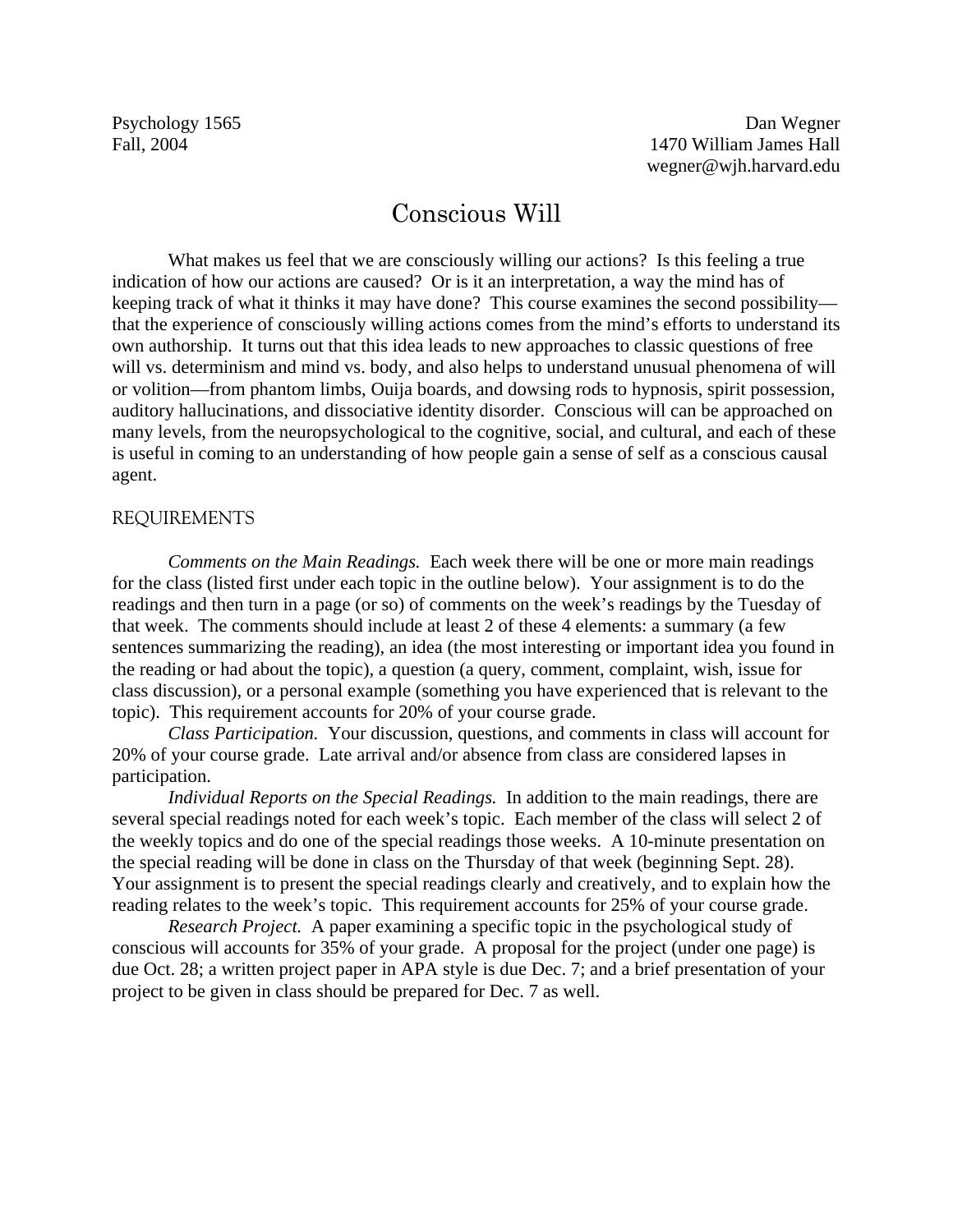## OUTLINE AND READINGS

The main readings are available from the instructor. Readings labeled ICW are chapters in Wegner, D. M. (2002). *The illusion of conscious will.* Cambridge, MA: MIT Press. The special readings for individual reports (\*) are available on file in 1472 William James Hall, and the background sources (+) are available from the library.

## **Sept. 21/23 Organizational Meetings**

#### **Sept. 28/30 Mind Perception**

*ICW*, Chapter 1: The illusion

- Dennett, D. C. (1996). *Kinds of minds*. New York: Basic Books. [Ch. 1: Knowing your own mind.]
- \*Herzog, H. A., & Galvin, S. (1997). Common sense and the mental lives of animals: An empirical approach. In R. W. Mitchell & N. S. Thompson & H. L. Miles (Eds.), *Anthropomorphism, Anecdotes, and Animals* (pp. 237-253). Albany, NY: State University of New York Press.
- \*Baron-Cohen, S., Wheelwright, S., Hill, J., Raste, Y., & Plumb, I. (2001). The "Reading the Mind in the Eyes" Test revised version: A study with normal adults, and adults with Asperger syndrome or high-functioning autism. *Journal of Child and Adolescent Psychiatry, 42,* 241-251.

<http://growe.homeip.net/BaronCohen/Faces/EyesTest.aspx>

- \*Scassellati, B. (2002). Theory of mind for a humanoid robot. *Autonomous Robots, 12*, 13-24.
- \*Bering, J. M. (2002). Intuitive conceptions of dead agents' minds: The natural foundations of afterlife beliefs as a phenomenological boundary. *Journal of Cognition and Culture, 2*, 263-308.
- +Baron-Cohen, S. (1997). *Mindblindness:An essay on autism and theory of mind*. Cambridge. MA: MIT Press/Bradford Books.

## **Oct. 5/7 Brain, Body, and Will**

*ICW*, Chapter 2: Brain and will

- Nicolelis, M. A. L. (2001). Actions from thoughts. *Nature, 409,* 403-407.
- \*Ramachandran, V. S., & Rogers-Ramachandran, D. (1996). Synaesthesia in phantom limbs induced with mirrors. *Proceedings of the Royal Society of London, 263*, 377-386.
- \*Lau, H. C., Rogers, R. D., Haggard, P., & Passingham, R. E. (2004). Attention to intention. *Science, 303,* 1208-1210.
- \*Kennedy, P., Andreason, D., Erehim, P., King, B., Kirby, T., Mau, H., & Moore, M. (2004). Using human extra-cortical local field potentials to control a switch. *Journal of Neural Engineering, 1,* 72-77.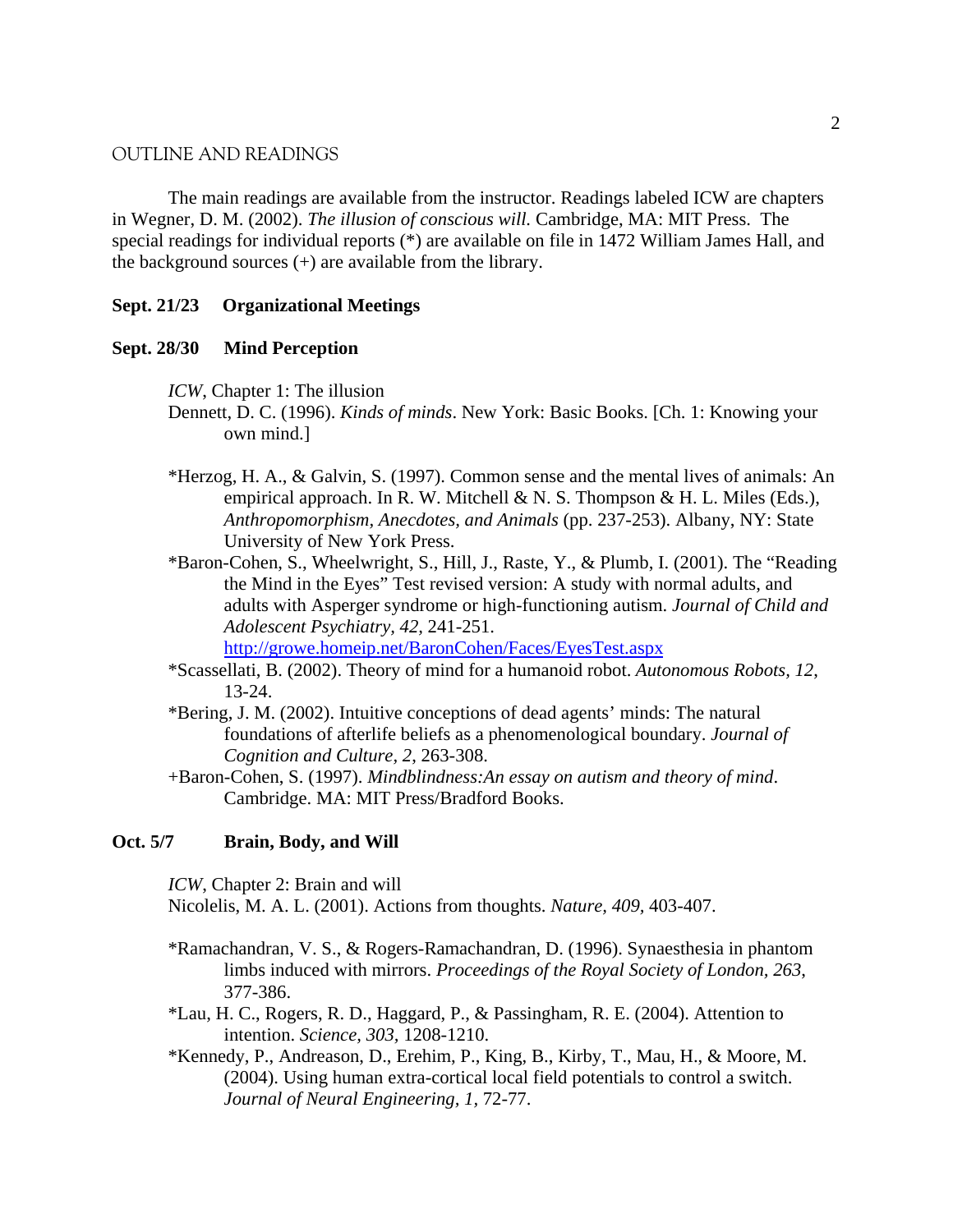- \*Hunter, M. D., Farrow, T. F. D., Papadakis, N. G., Wilkinson, I. D., Woodruff, P. W. R., & Spence, S. A. (2003). Approaching an ecologically valid functional anatomy of spontaneous "willed" action. *NeuroImage, 20,* 1264-1269.
- +Libet, B. (1985). Unconscious cerebral initiative and the role of conscious will in voluntary action. *Behavioral and Brain Sciences, 8*, 529\_566.
- +Feinberg, T. E. (2001). *Altered egos: How the brain creates the self.* New York: Oxford University Press.

## **Oct. 12/14 Apparent Mental Causation**

*ICW*, Chapter 3: The experience of will

- \*Langer, E. J. (1975). The illusion of control. *Journal of Personality and Social Psychology, 32*, 311-328.
- \*Wegner, D. M., Winerman, L., & Sparrow, B. (2004). Action at a distance: Experiencing control over the movements of others. *Journal of Personality and Social Psychology, 86,* 838-848.
- \*Daprati, E., Franck, N., Georgieff, N., Proust, J., Pacherie, E., Dalery, J., & Jeannerod, M. (1997). Looking for the agent: An investigation into consciousness of action and self-consciousness in schizophrenic patients. *Cognition, 65,* 71-86.
- \*Pronin, E., Wegner, D. M., & McCarthy, K. (2004). Everyday magical powers: The role of apparent mental causation in the overestimation of personal influence. *Unpublished manuscript.*
- \*Frith, C. D., & Fletcher, P. (1995). Voices from nowhere. *Critical Quarterly, 37*, 71-83.
- +Michotte, A. (1963). *The perception of causality*. [T. R. Miles & Elaine Miles, Trans.] New York: Basic Books. (Originally published 1954)
- +Frith, C. D., Blakemore, S-J. & Wolpert, D. M. (2000). Abnormalities in the awareness and control of action. *Philosophical Transactions of the Royal Society of London, 355*, 1771-1788.

#### **Oct. 19/21 Automatisms and Ideomotor Action**

- *ICW*, Chapter 4: An analysis of automatisms
- \*Knuf, L., Aschersleben, G., & Prinz, W. (2001). An analysis of ideomotor action. *Journal of Experimental Psychology: General, 130*, 779-798.
- \*Koutstaal, W. (1992). Skirting the abyss: A history of experimental explorations of automatic writing in psychology. *Journal of the History of the Behavioral Sciences, 28*, 5-27.
- \*Vogt, E. Z., & Hyman, R. (1959). *Water witching U.S.A..* Chicago: University of Chicago Press.
- \*Wegner, D. M., Ansfield, M., & Pilloff, D. (1998). The putt and the pendulum. *Psychological Science, 9,* 196-199.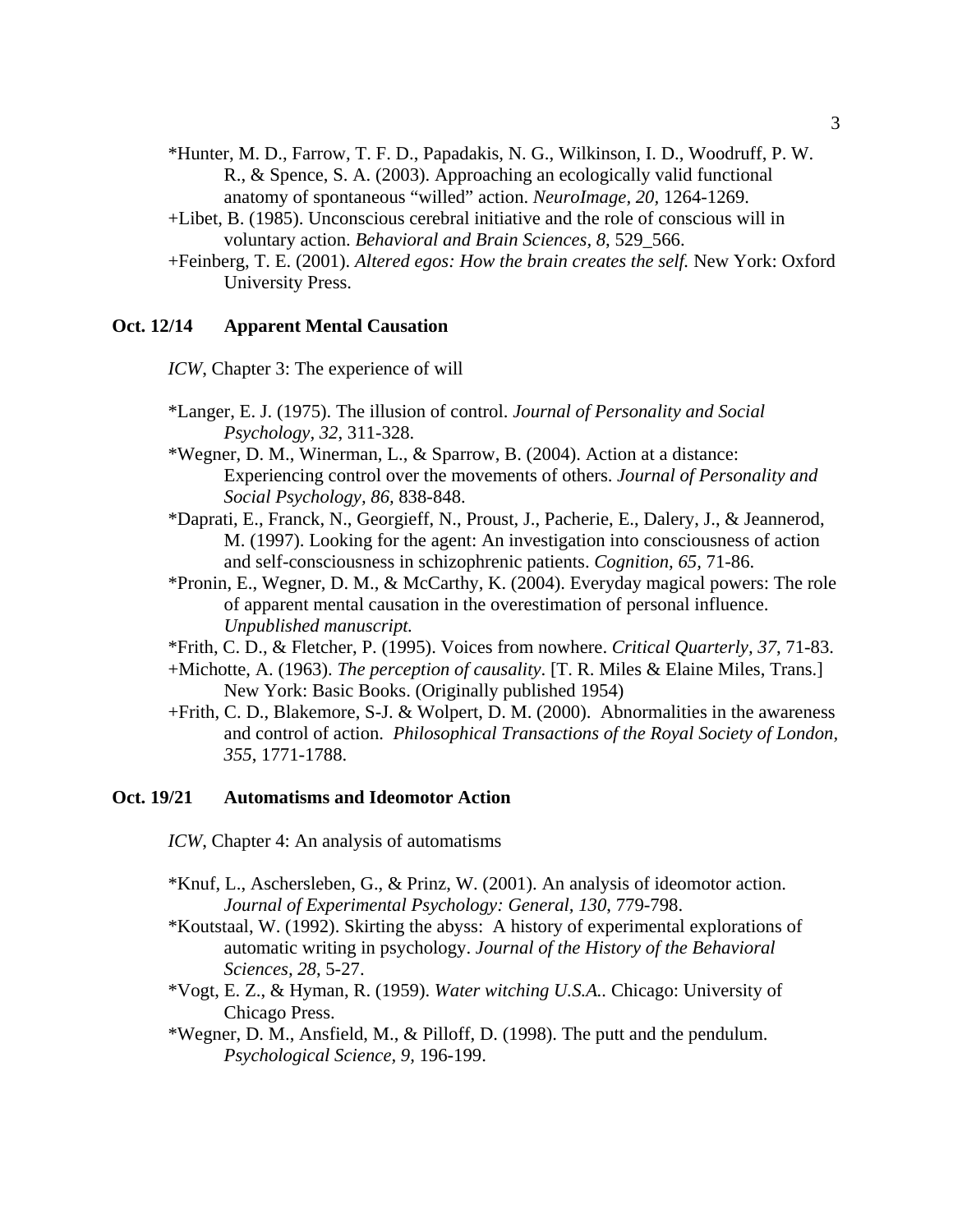+Ansfield, M. E. & Wegner, D. M. (1996). The feeling of doing. In P. M. Gollwitzer & J. A. Bargh (Eds.), The psychology of action: Linking cognition and motivation to behavior (pp. 482-506). New York: Guilford.

# **Oct. 26/28 Automaticity and Unconscious Processes**

- Bargh, J. A., & Chartrand, T. L. (1999). The unbearable automaticity of being. *American Psychologist, 54,* 462-479.
- \*Dijksterhuis, A. (in press). Think different: The merits of unconscious thought in preference development and decision making. *Journal of Personality and Social Psychology.*
- \*Platek, S. M., Critton, S. R., Myers, T. E., & Gallup, G. G., Jr. (2003). *Cognitive Brain Research, 17*, 223-227.
- \*Lhermitte, F. (1983). "Utilization behaviour" and its relation to lesions of the frontal lobes. *Brain, 106,* 237-255.
- \*Chartrand, T. (2002). Mystery moods and perplexing performance: Consequences of succeeding and failing at a nonconscious goal. *Manuscript submitted for publication.*
- \*Brandstatter, V., Lengfelder, A., & Gollwitzer, P. M. (2001). Implementation intentions and efficient action initiation. *Journal of Personality and Social Psychology, 81,* 946-960.
- +Bargh, J. A. (1997). The automaticity of everyday life. In Wyer, R. S. (Ed.) Advances in Social Cognition, Vol. 10 (pp. 1-62). Mahwah, New Jersey: Lawrence Erlbaum Associates.

## **Nov. 2/4 Self-Perception and Interpretation**

*ICW*, Chapter 5: Protecting the illusion

- \*Feinberg, T. E. (2001). *Altered egos: How the brain creates the self*. New York: Oxford University Press. (Chapter 4: Mything persons)
- \*Beninger, R. J., Kendall, S. B., & Vanderwolf, C. H. (1974). The ability of rats to discriminate their own behaviors. *Canadian Journal of Psychology, 28*, 79-91.
- \*Wilson, T. D., & Schooler, J. W. (1991). Thinking too much: Introspection can reduce the quality of preferences and decisions. *Journal of Personality and Social Psychology, 60,* 181-192.
- \*Wegner, D. M., Vallacher, R. R., Macomber, G., Wood, R., & Arps, K. (1984). The emergence of action. *Journal of Personality and Social Psychology, 46,* 269-279.
- +Fazio, R. H. (1987). Self-perception theory: A current perspective. In M. P. Zanna, J. M. Olson, & C. P. Herman (Eds.), Social influence: The Ontario symposium, Vol. 5 (pp. 129-150). Hillsdale, NJ: Lawrence Erlbaum Associates.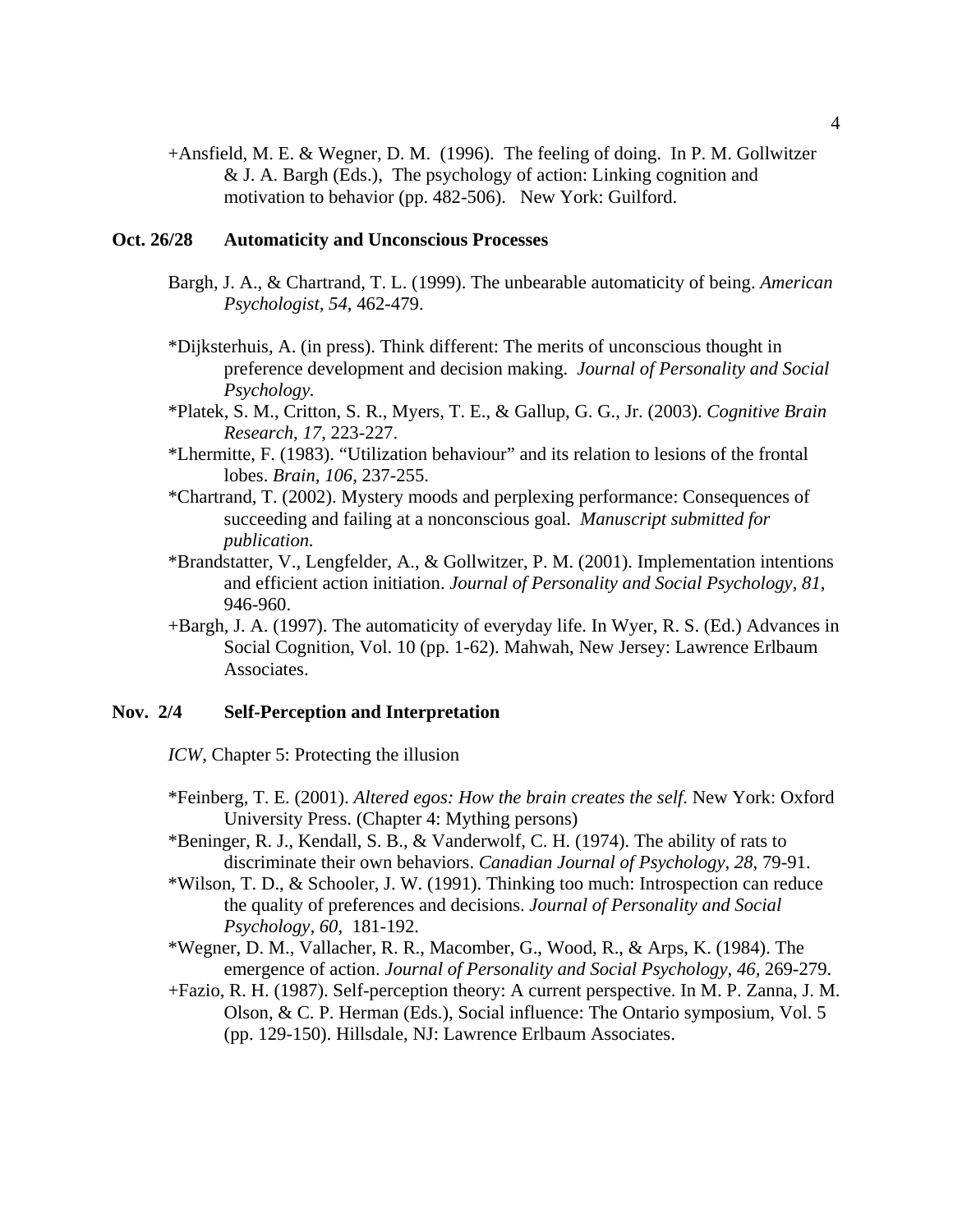# **Nov. 9/16 Action Projection and Virtual Agency**

*ICW*, Chapter 6: Action Projection

*ICW*, Chapter 7: Virtual Agency

- Humphreys, N., & Dennett, D. C. (1989). Speaking for our selves*. Raritan: A Quarterly Review, 9,* 68-98.
- \*Graham, G., & Stephens, G. L. (1994). Mind and mine. In G. Graham & G. L. Stephens (Eds.), *Philosophical psychology* (pp. 91-109). Cambridge, Massachusetts: The MIT Press.
- \*Blakemore, S. J., Wolpert, D. M., & Frith, C. D. (1998). Central cancellation of selfproduced tickle sensation. *Nature Neuroscience, 1*, 635-640.
- \*Spanos, N. P., Cross, W. P., Lepage, M., & Coristine, M. (1986). Glossolalia as learned behavior: An experimental demonstration. *Journal of Abnormal Psychology, 95*, 21-23.
- \*Noyes, R., & Kletti, R. (1976). Depersonalization in the face of life-threatening danger: A description. *Psychiatry, 39*, 19-27.
- \*Neher, A. (1962). A physiological explanation of unusual behavior in ceremonies involving drums. *Human Biology, 4,* 151-160.
- +Brown, M. F. (1997). *The channeling zone.* Cambridge. MA: Harvard University press.
- +Acocella, J. (1999). *Creating hysteria: Women and multiple personality disorder*. San Francisco, CA: Jossey-Bass.
- +Twachtman-Cullen, D. (1997). *A passion to believe: Autism and the facilitated communication phenomenon*. Boulder, CO: Westview.

### **Nov. 18/23 Hypnosis**

*ICW*, Chapter 8: Hypnosis and Will

- \*Nash, M. (1987). What, if anything, is regressed about hypnotic age regression? A review of the empirical literature. *Psychological Bulletin, 102*(1), 42-52.
- \*Newman, L. S., & Baumeister, R. F. (1996). Toward and explanation of the UFO abduction phenomenon: Hypnotic elaboration, extraterrestrial sadomasochism, and spurious memories. *Psychological Inquiry, 7*, 99-126.
- \*Cox, R. E., & Barnier, A. (2004). Posthypnotic amnesia for a first romantic relationship: Forgetting the entire relationship versus forgetting selected events. *Manuscript submitted for publication*.
- \*Wegner, D. M., & Erskine, J. (2003). Voluntary involuntariness: Thought suppression and the regulation of the experience of will. *Consciousness and Cognition, 12,*  684-694*.*
- \*Raz, A., Shapiro, T., Fan, J., & Posner, M. I. (2002). Hypnotic suggestion and the modulation of Stroop interference. *Archives of General Psychiatry, 59*, 1155- 1161.